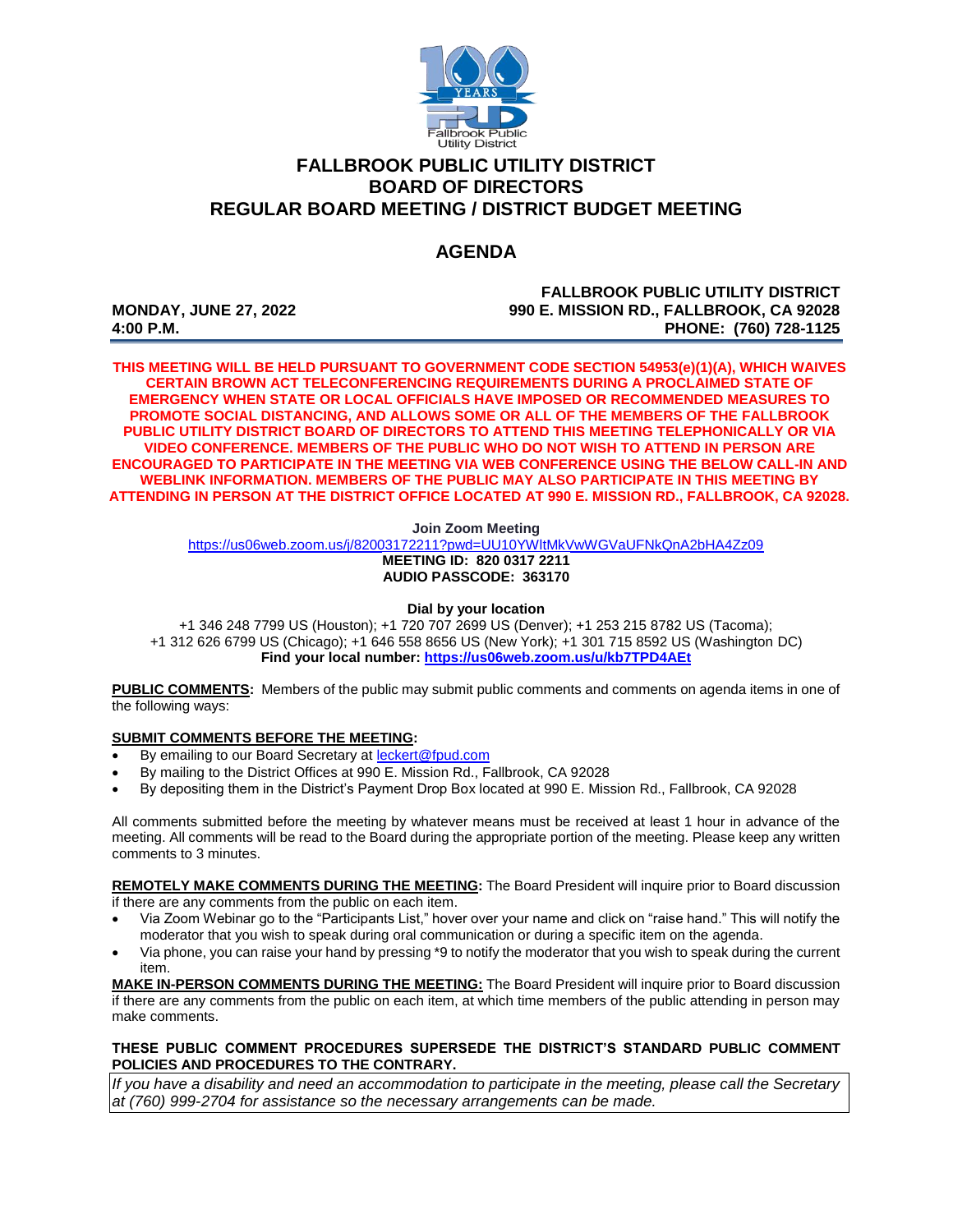#### **I. PRELIMINARY FUNCTIONS**

## CALL TO ORDER / ROLL CALL / ESTABLISH A QUORUM

A. CONSIDER FINDINGS TO CONTINUE HOLDING REMOTE/ TELECONFERENCE MEETINGS PURSUANT TO ASSEMBLY BILL 361

## *Recommendation:*

## *1. That the FPUD Board of Directors make the following findings by majority vote:*

- *a. The Governor-declared COVID-19 State of Emergency remains in effect and the Board of Directors has reconsidered the circumstances of the COVID-19 State of Emergency; and*
- *b. State or local officials continue to impose or recommend measures to promote social distancing.*
- *2. That the FPUD Board of Directors determine that, for the next thirty (30) days, the meetings of the Board and committees shall be held pursuant to the provisions of Government Code section 54953(e), allowing legislative body members and members of the public to participate in meetings remotely in accordance with that section.*

## PLEDGE OF ALLEGIANCE

#### APPROVAL OF AGENDA

#### PUBLIC COMMENT

*Members of the public are invited to address the Board of Directors on any item that is within the subject matter jurisdiction of the legislative body. The Board President may limit comments to three (3) minutes.*

- B. H.R. LABOUNTY SAFETY AWARDS RECIPIENT 1. Kyle Drake
- C. NEW EMPLOYEE ANNOUNCEMENT 1. Jorge Ibarra, Utility Worker I
- **II. CONSENT CALENDAR----------------------------------------------------------- (ITEMS D–I)** *All items appearing on the Consent Calendar may be disposed of by a single motion. Items shall be removed from the Consent Calendar if any member of the Board of Directors, or the public, requests removal prior to a vote on a motion to approve the items. Such items shall be considered separately for action by the Board.* 
	- D. CONSIDER APPROVAL OF MINUTES 1. May 23, 2022 Regular Board Meeting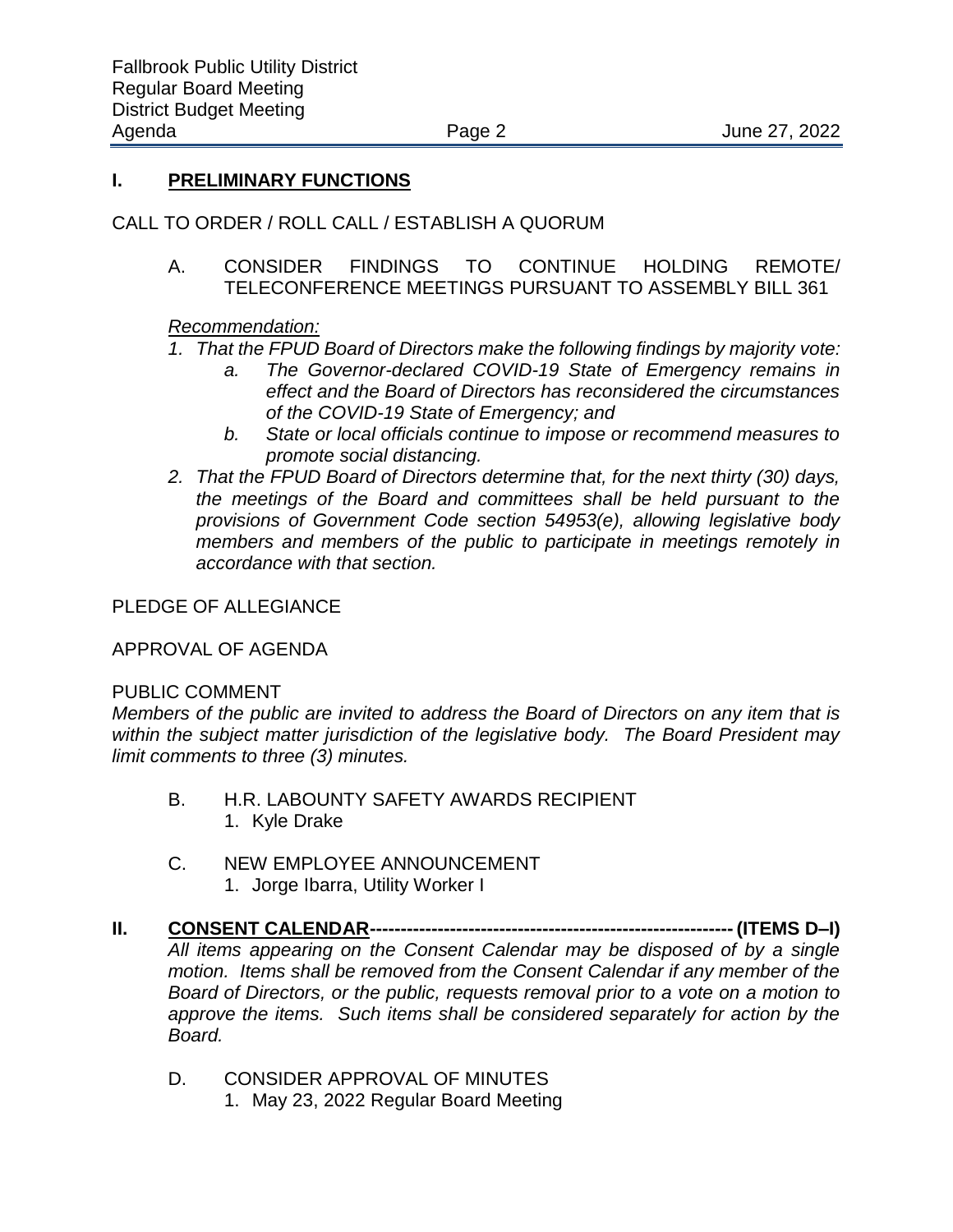*Recommendation: The Board approve the minutes of the aforementioned meetings of the Board of Directors of the Fallbrook Public Utility District.* 

E. CONSIDER ADOPTION OF RESOLUTION NO. 5030 PLACING FIXED CHARGE SPECIAL ASSESSMENTS TO ADD DELINQUENT AND UNPAID CHARGES ON THE TAX ROLL

*Recommendation: That the Board adopt Resolution No. 5030 placing fixed charge special assessments to add delinquent and unpaid charges on the annual tax roll for 2022-23 by the San Diego County Treasurer-Tax Collector.* 

F. CONSIDER ADOPTION OF ORDINANCE NO. 352 FIXING WATER STANDBY OR AVAILABILITY CHARGES FOR 2022-23

*Recommendation: The Board adopt Ordinance No. 352 as prepared and authorize the Secretary of the Board of Directors to send a certified copy to the Board of Supervisors of the County of San Diego and Auditor and Controller of the County of San Diego.*

G. CONSIDER NOTICE OF COMPLETION FOR SEWER MAINLINE RELINING

*Recommendation: That the Board authorize staff to file the attached Notice of Completion with the San Diego County Recorder.*

H. CONSIDER ADVANCED APPROVED TO ATTEND MEETINGS

*Recommendation: That the Board authorize and approve, in advance, Directors' attendance to the California Special Districts Association (CSDA) Annual Conference, scheduled for August 22-25, 2022 in Palm Desert, California.* 

I. CONSIDER APPROVAL OF THE AMENDED SALARY SCHEDULE (EFFECTIVE JULY 1, 2022) FOR ALL DISTRICT EMPLOYEES, EXCEPT THE GENERAL MANAGER, BY ADOPTION OF RESOLUTION NO. 5033

*Recommendation: That the Board adopt Resolution No. 5031 adopting the amended salary schedule (effective July 1, 2022) for all District employees, except the General Manager*

- **III. INFORMATION--------------------------------------------------------------------- (ITEMS J–K)**
	- J. RECOGNITION FROM THE BOARD FOR STAFF PLANNING AND STAFFING THE DISTRICT'S 100TH YEAR ANNIVERSARY EVENT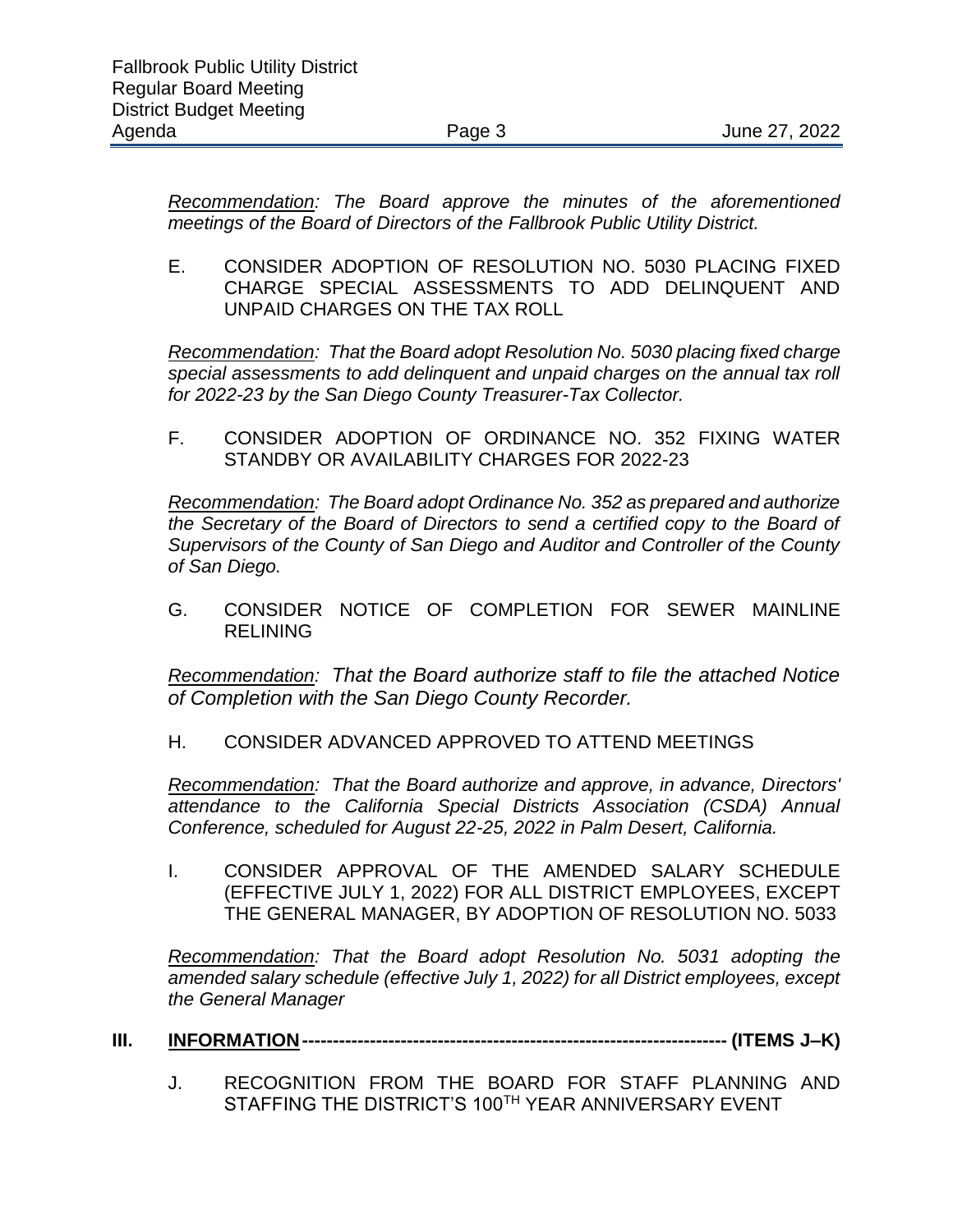#### K. ADDITIONAL LEGAL DAMAGES AND INTEREST PAYMENT RECEIVED FROM THE SAN DIEGO COUNTY WATER AUTHORITY (SDCWA)

## **IV. PROPOSED FISCAL YEAR 2022–23 BUDGET--------------------------------(ITEM L)**

L. REVIEW OF PROPOSED BUDGET AND CONSIDER ADOPTION OF RESOLUTION NO. 5032 ADOPTING THE DISTRICT FISCAL YEAR 2022–23 RECOMMENDED ANNUAL BUDGET AND ADOPTION OF RESOLUTION NO. 5033 AMENDING ARTICLE 12 OF THE ADMINISTRATIVE CODE

*Recommendation: That the Board adopt Resolution No. 5032 adopting the final budget for Fiscal Year 2022–23 and adopt Resolution No. 5033 amending the Administrate Code to reflect the new RTS charge.*

#### **V. ACTION / DISCUSSION CALENDAR -------------------------------------- (ITEMS M–R)**

M. CONSIDER AMENDMENT OF ADMINISTRATIVE CODE SECTION 5 – PURCHASING PROCEDURES

*Recommendation: The Board adopt Resolution No. 5034, amending Article 5 of the FPUD Administrative Code with the changes noted above.*

N. CONSIDER AWARD OF ALTURAS PROPERTY SECURITY FENCE PROJECT

*Recommendation: That the Board award the contract to Red Hawk Fence in the amount of \$97,780.32 to remove the existing fence and install a new security fence.*

O. CONSIDER 2022 CALIFORNIA SPECIAL DISTRICTS ASSOCIATION BOARD OF DIRECTORS ELECTION, (SEAT B), SOUTHERN NETWORK

*Recommendation: That the Board select one candidate from the slate of candidates in the 2022 California Special Districts Association Board of Directors Election, (Seat B), Southern Network for the 2023-2025 term and authorize the District Secretary to cast its vote by electronic ballot.* 

P. CONSIDER UPDATE OF EMERGENCY DECLARATION FOR PIPELINE REPLACEMENTS

*Recommendation: That the Board authorize continued emergency action to replace failed pipelines and restore essential service to customers. Also that*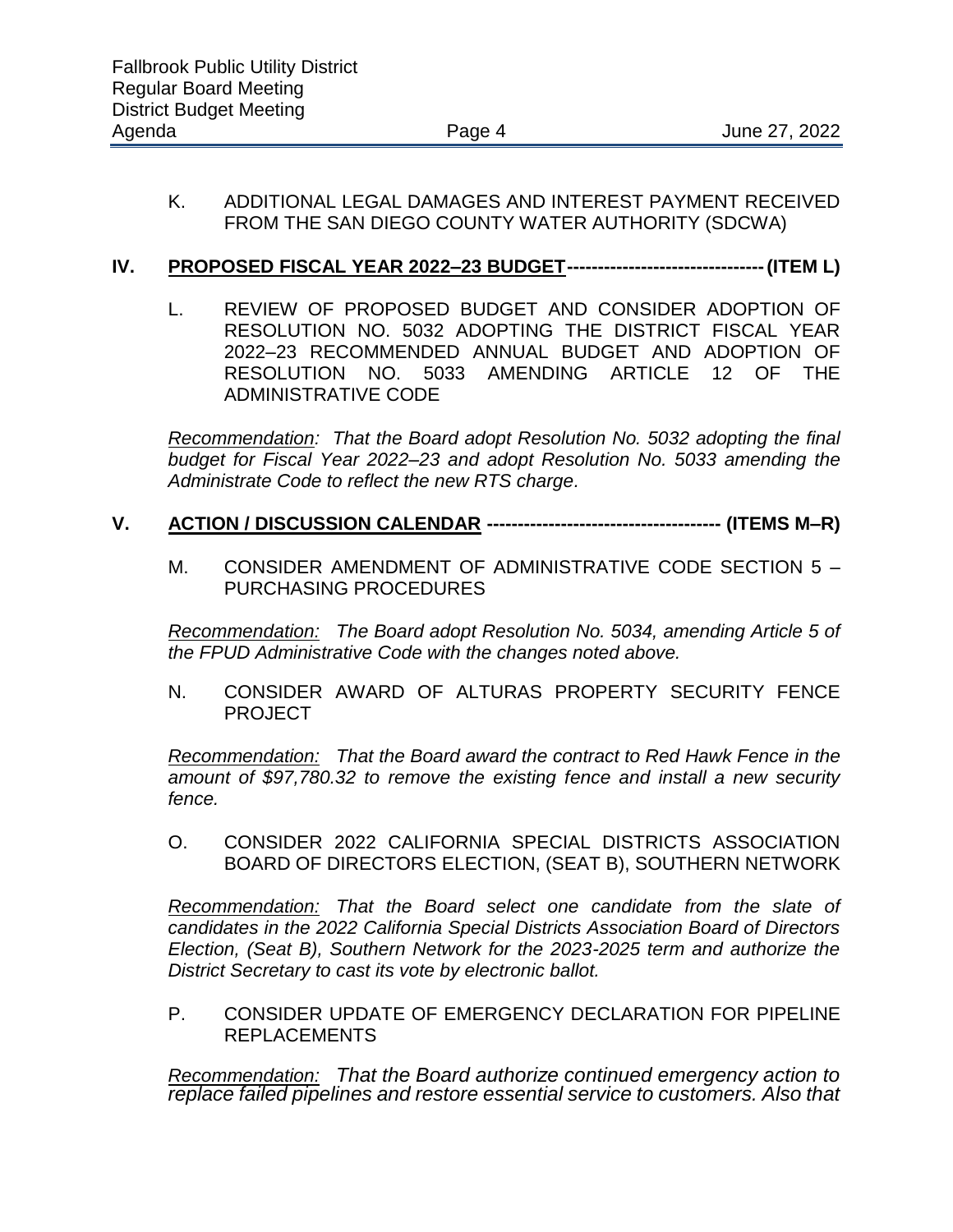*the Board approve a change order in the amount of \$478,863.48 with SRK Engineering for the installation of the Ivy St and Alvarado St Pipelines.* 

Q. CONSIDER DISCUSSION OF LETTER SENT BY SAN DIEGO COUNTY WATER AUTHORITY GENERAL COUNSEL TO THE BAY DELTA WATERMASTER ON MAY 31, 2022

*Recommendation: Staff supports Board direction.*

## R. CONSIDER FEDERAL ADVOCACY SERVICES

*Recommendation: That the Board consider engaging federal advocacy services for an initial one-year period to help try and secure grant funding to reduce District ratepayer funding needs for key projects.* 

## **VI. ORAL/WRITTEN REPORTS-----------------------------------------------------(ITEMS 1–8)**

- 1. General Counsel
- 2. SDCWA Representative Report
- 3. General Manager
	- a. Engineering and Operations Report
- 4. Assistant General Manager/Chief Financial Officer
	- a. Financial Summary Report
	- b. Treasurer's Report
	- c. Budget Status Report
	- d. Warrant List
- 5. Public Affairs Specialist
- 6. Notice of Approval of Per Diem for Meetings Attended
	- a. Notification of Approval for Directors' Attendance to help set up at 100<sup>th</sup> Anniversary Event on June 2, and June 3, 2022.
- 7. Director Comments/Reports on Meetings Attended
- 8. Miscellaneous

## ADJOURN TO CLOSED SESSION

## **VII. CLOSED SESSION ----------------------------------------------------------------(ITEMS 1–4)**

1. CONFERENCE WITH LEGAL COUNSEL – ANTICIPATED LITIGATION SIGNIFICANT EXPOSURE TO LITIGATION PURSUANT TO GOVERNMENT CODE SECTION 54956.9 (d)(2)

*One (1) Potential Case*